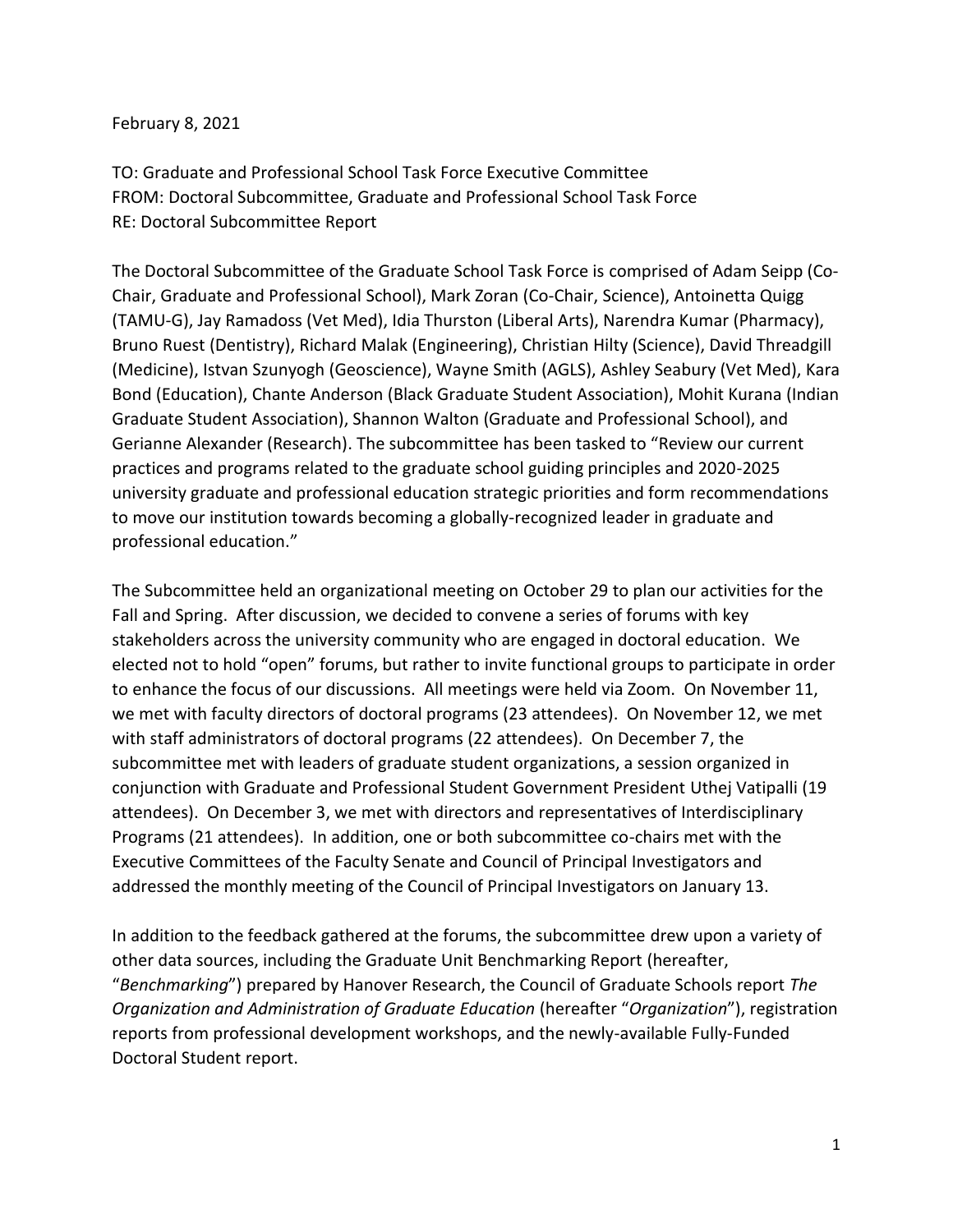The subcommittee's recommendations are guided in large part by the Key Performance Indicators (KPIs) presented in our charging document. The subcommittee believes that the KPIs present an opportunity to generate a road map toward the creation of a dynamic, forwardthinking, and fair structure of doctoral education, one that can "play a critical role in elevating the quality and impact of individual graduate programs" (*Organization*). The Graduate and Professional School, in the eyes of this subcommittee, should act as a hub for doctoral programs, faculty, and students. The Graduate and Professional School should be a node that can disseminate best practices through professional development, serve as a facilitator for partnerships across institutions, and advocate for doctoral students in all parts of the university community. The subcommittee was also guided by the call in the charging document to be student-centered. As one doctoral program administrator expressed in our forum, "our shared goal is student success."

While the subcommittee's forums and meeting discussions ranged widely, we have identified seven key areas where we believe the Graduate and Professional School can act to the benefit of doctoral education at Texas A&M.

1. *Build a research development unit focused on enhancing fellowships, training grants and other external funding opportunities.* The Graduate and Professional School should create an office dedicated to "promot[ing] research culture that encourages submission of competitive grant proposals by faculty and graduate students" (*Organization*). This office would have several key functions. First, it would operate as a university-wide incubator for students and faculty members seeking to develop external research proposals with a doctoral training component. Such proposals might include NSF GRFP, Fulbright, or Ford Foundation fellowships. Activities could include holding workshops on grant writing and training for department and program staff on helping students with external funding applications. This has been successfully implemented at the University of California – Berkley Graduate Division (*Benchmarking*). This office would coordinate with other proposal development units across the university to ensure continuity of effort.

Second, this unit would be responsible for facilitating large and complex grant applications. These include NIH T32 awards that directly facilitate the recruiting and retention of highly qualified doctoral students. Some of this work is already underway, through an emerging partnership between the Graduate and Professional School and Research Development Services. The creation of a Research Development Unit will likely require additional staffing.

2. *Establish integrated, university-wide initiatives to recruit and retain URM doctoral students.* The Graduate and Professional School should position itself at the heart of the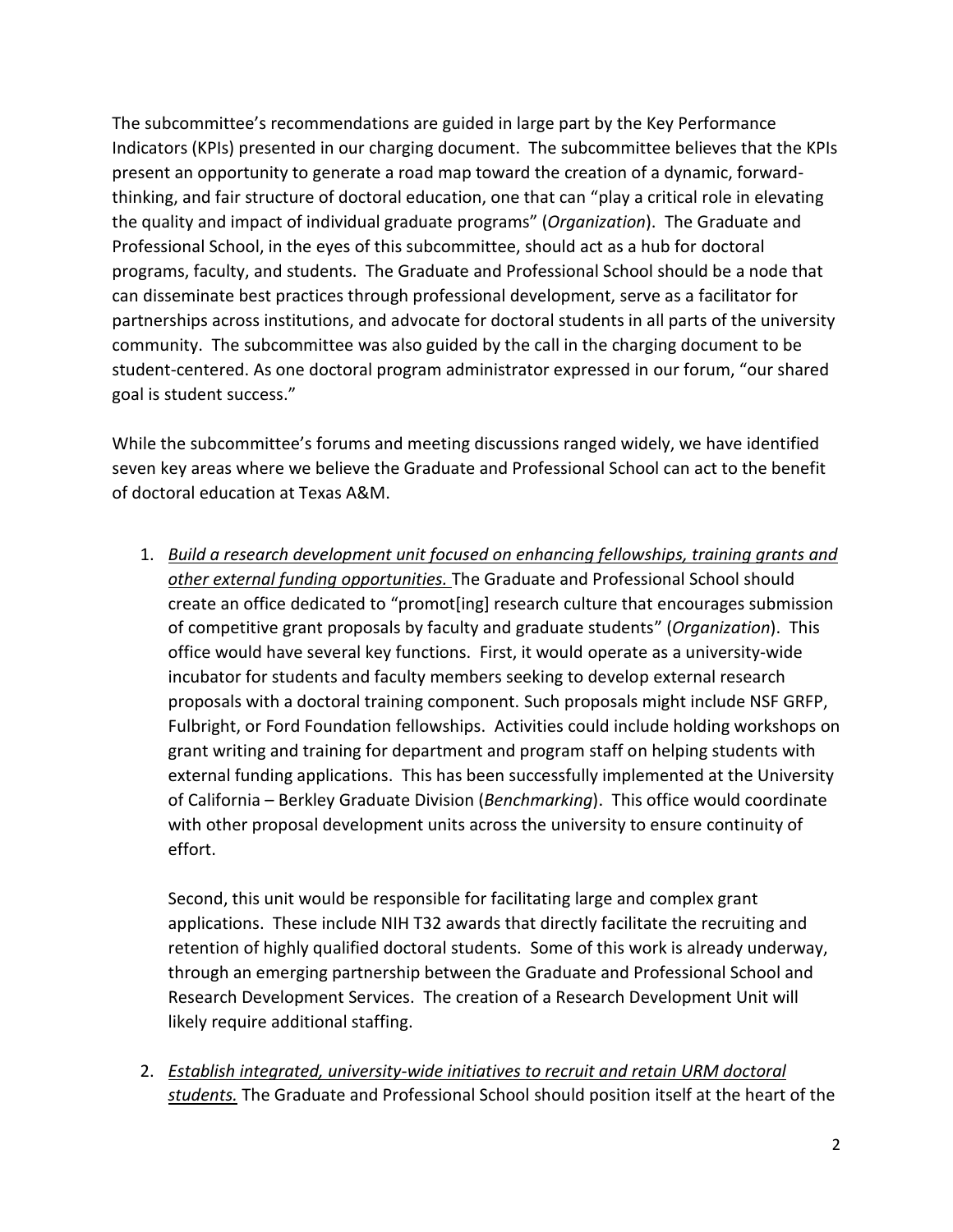effort to substantially enhance the diversity of the student population at Texas A&M University. While many initiatives, including the Avilés-Johnson Fellowship and Pathways to the Doctorate, have achieved notable success, there is considerable room for growth. Participants frequently observed that current efforts to recruit URM students take place at the department level. This has several drawbacks, including duplication of effort, placing a disproportionate load on URM faculty, and inhibiting the emergence of a whole-of-university response to this challenge.

The Graduate and Professional School should play a central role in bringing URM students to campus for coordinated recruiting visits, working with departments to disseminate best practices, and establishing partnerships or organized pipeline programs with Minority Serving Institutions. Since the goal is both recruiting and retention of URM students, attention should be paid to facilitating social and networking opportunities, which "promote retention by providing social support" (*Organization*). This may require additional staffing for the Graduate and Professional School.

While Texas A&M University continues to build partnerships with Prairie View A&M, the subcommittee urges the Graduate and Professional School to work aggressively to leverage our considerable assets toward developing formal pipeline arrangements. The Fisk-Vanderbilt Masters-to-PhD Bridge Program is a particularly compelling model. Between 2004 and 2018, 29 URM PhDs graduated with degrees with Physics, Astronomy, and Materials Science [\(https://www.fisk-vanderbilt-bridge.org/\)](https://www.fisk-vanderbilt-bridge.org/). A similar program, expanded to include social sciences and humanities, would position Texas A&M as a national and global leader in innovative doctoral education. A pipeline program with Prairie View A&M might be named in honor of Matthew Gaines. It would contribute to addressing the underrepresentation of Black and African-American graduate students highlighted in the recent report by the Texas A&M Commission on Diversity, Equity and Inclusion. Additionally, the Graduate and Professional School should work toward establishing and maintaining partnerships with industry and national laboratories with the goal of enhancing research and career opportunities for URM students.

3. *Create new, and expand existing, professional development programs for faculty, staff, and students.* The Graduate and Professional School should establish a program of professional development that makes distinctions between the needs of various stakeholders in our doctoral programs. Regular meetings should be held for faculty directors of doctoral programs and, separately, for administrators (generally staff) who perform key organizational functions for graduate programs.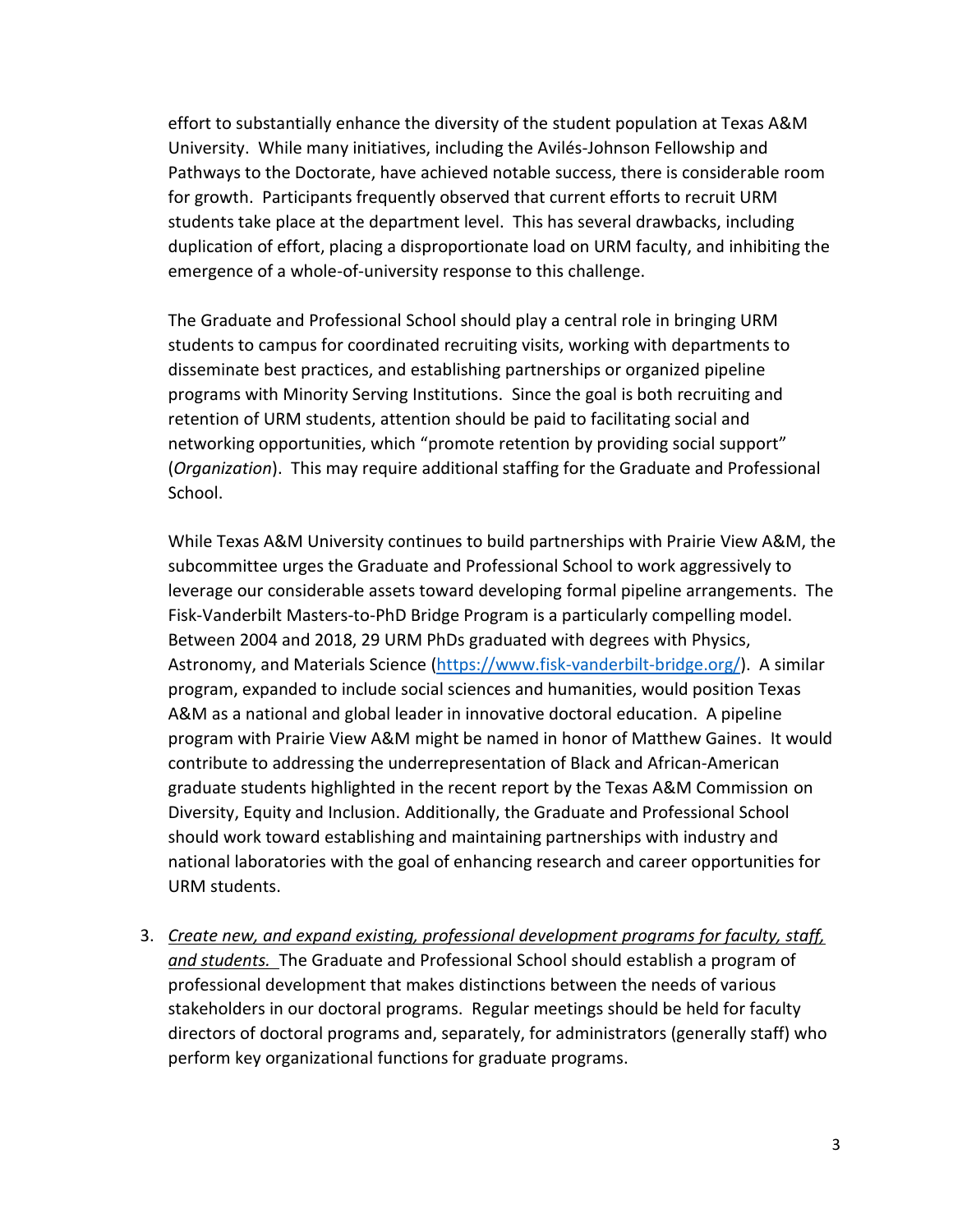The need for professional development is particularly acute among program administrators, who report a "baptism by fire" with little of the networking and support that undergraduate program administrators have through venues like University Advisors and Counselors (UAC). The Graduate and Professional School should establish a council of graduate advisors, with representation from each college, and should facilitate regular training and meetings. This council should be a central node of communication for best graduate administration practices across the institution. The Graduate Coordinator Network at the University of Texas at Austin may serve as a useful model here [\(https://wikis.utexas.edu/display/GCN/Graduate+Coordinator+Network\)](https://wikis.utexas.edu/display/GCN/Graduate+Coordinator+Network).

Professional development opportunities for students appear to be robust and popular. In FY20, the last time that pre-pandemic data is available, the G.R.A.D. Aggies Professional Development Program held 133 events with an average attendance of 26.8 students per event. Doctoral students at our forum who participated in these professional development events expressed enthusiasm for those that exist and a desire for more opportunities.

- 4. *Develop a standing committee to coordinate activities with branch campuses, academic programs and research units outside of College Station.* The Graduate and Professional School should establish a standing committee for the support of programmatic faculty, staff and students outside of the Texas A&M College Station campus. During our meetings and forums, we received considerable feedback from individuals at these other unit sites that more effort was needed to harmonize programs, rules, and support systems. Many of the friction points identified in our discussions were beyond the immediate control of the Graduate and Professional School. These include challenges in parking when conducting business on main campus, differential access to student services (particularly counseling services) that may not be available at all units, the need for multiple email addresses to manage different university processes, and the structure of fees for graduate and professional students. The Graduate and Professional School may be well-positioned to identify and, when possible, ameliorate concerns about what one participant called the "College Station centered-ness" of Texas A&M University.
- 5. *Advocate for and coordinate student services on behalf of graduate students*. One of the most important themes that emerged from our conversations with faculty and students was the widespread perception that student services at Texas A&M are primarily focused on the needs of undergraduates, to the exclusion of graduate and professional students. While the Graduate and Professional School does not offer many of these services itself, more attention should be paid to ensuring that student services explicitly serve the needs of graduate and professional students. The development of articulated partnership agreements among units may be fruitful where practicable.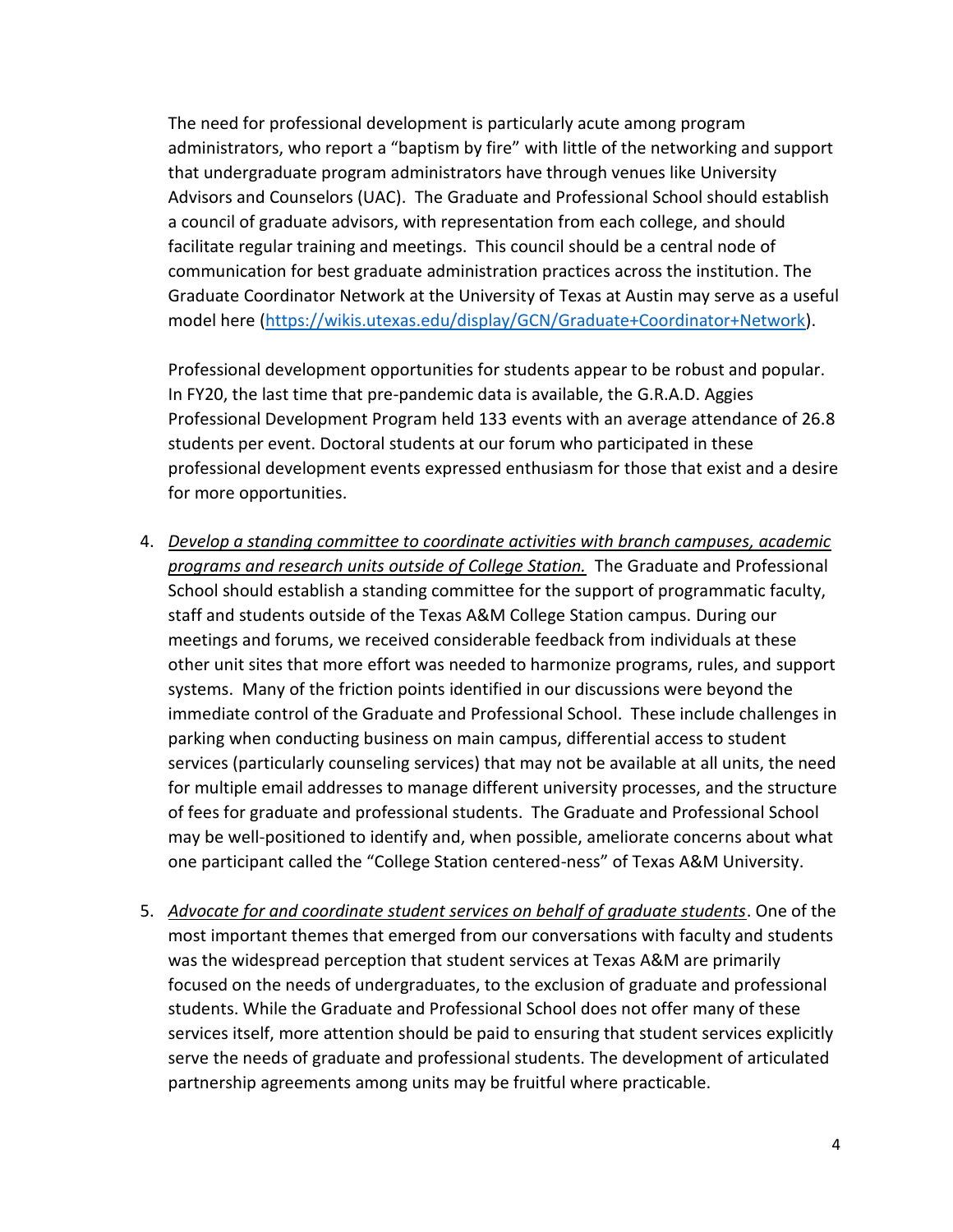Several examples came up frequently, particularly Counseling and Psychological Services (CAPS). While CAPS offers programming for graduate students, that programming is relatively limited. Career Services likewise appears largely undergraduate-focused, although efforts are currently underway to expand graduate services. This problem appears particularly acute for students at sites outside of College Station. In some cases, notably graduate Ombuds services, there appears to be a lack of awareness among graduate students about the range and function of available services.

- 6. *Develop a visible and robust development strategy in partnership with the Division of Academic Affairs Development Office*. Forum participants stressed the need to pursue development opportunities to enhance the overall quality of doctoral research and education. Priorities might include a naming gift for the Graduate and Professional School and funds to enhance the retention of students from underrepresented groups. These efforts should begin with establishing what one forum called "a footprint in the foundation." This may also be an opportunity to form a philanthropy or external advisory and development board as an initial step toward "creating a network of friends of graduate education" (*Organization*).
- 7. *Reimagine marketing and communications related to doctoral education.* Communication from the Graduate and Professional School should reflect the school's student-centered approach. While the subcommittee acknowledged the fact that the pre-existing OGAPS website is undergoing substantial revision, we still discussed opportunities for meaningful change. Participants in these discussions pointed to a number of small and large changes that would help to better communicate the school's mission. Student participants requested clear language outlining the rights and responsibilities of graduate students in what one participant called the "grey zone" between their roles as student, instructors, and employees. Graduate advisors expressed a desire to be consulted regarding the presentation of information for student consumption, and emphasized that clearer language on university-level requirements will help resolve problems that sometimes cause delays in earning degrees.

There was also discussion of the relationship between the Graduate and Professional School and the marketing of doctoral opportunities at Texas A&M. The Graduate and Professional School should seek out opportunities to coordinate with the Marketing and Communications teams at component colleges and schools in order to present a more harmonized message to external consumers.

A number of significant challenges remain outside the scope of this subcommittee's charge. Our charge specified that we should not assume substantial budget increases, the question of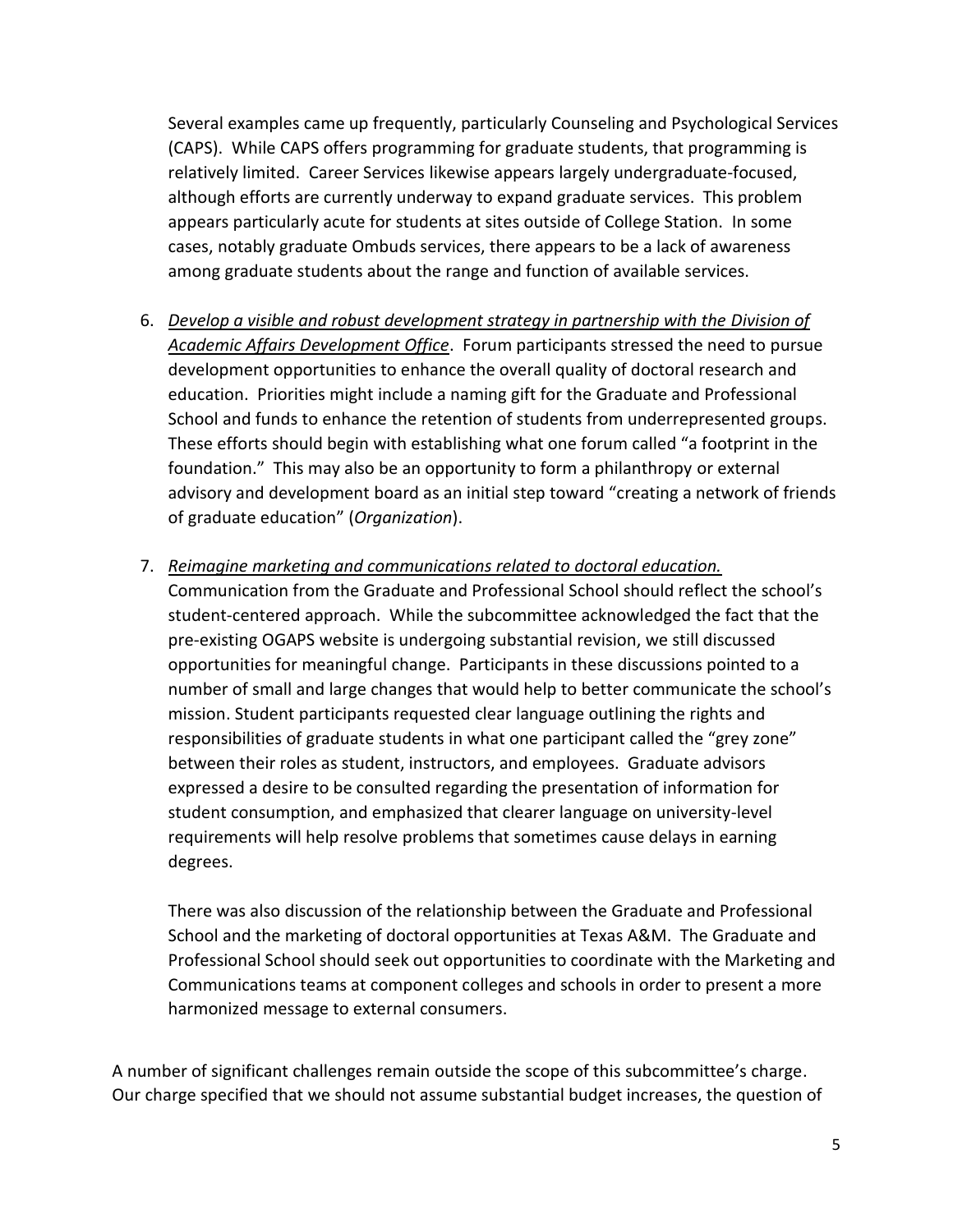funding for doctoral education emerged repeatedly. The subcommittee identified and discussed extensively the problem of uneven support for doctoral students across the university and urges the Task Force to make sure that this issue remains at the forefront of conversations about doctoral education moving forward. In Spring 2019, according to the OGAPS Fully-Funded Doctoral Student report, 76.5% of doctoral students were fully funded, but this figure is highly differentiated across colleges and units. Some colleges, including Business (97%) and Science (90.6%) fully fund almost all doctoral students. Others, like Public Health (57.1%) and Education (43%) have far lower funding rates. One forum participant pointed out that existing internal funding programs like the Doctoral Merit Fellowship are structured around the financing model of departments that have substantial access to external funding. The subcommittee agrees that the Graduate and Professional School should not attempt to mandate levels of funding, but that more attention should be paid to ensuring that programs have access to resources to provide high-quality funding packages for doctoral students.

There are also substantial disparities in the level of funding. In Spring 2020, the median monthly assistantship stipend for a doctoral Graduate Assistant Teaching (GAT) position was \$2,000. Again, there is a significant range between, and within, colleges. The average GAT stipend at Mays Business School is \$2,300, while in the College of Architecture it is \$1,350. The subcommittee recognizes that there are many reasons for these differential funding levels. It may be useful to gather data about assistantship funding levels at peer/aspirant institutions so that programs can focus on making their stipends competitive within their disciplines.

Nevertheless, the membership urges the Graduate and Professional School Task Force to consider ways that the university might address the problem of equity in doctoral funding. Subcommittee member discussions included a range of ideas in this regard, including expanding the number of years of eligibility for doctoral funding and using funds from IDC return to fund doctoral students.

In summary, our subcommittee heard input from over 100 stakeholders in doctoral graduate education at Texas A&M University, including students, faculty, staff and administrators. Although we recommend seven specific, student-centered initiatives that will move the institution's global recognition for doctoral training, a simple request emerged from our many forums: the new Graduate and Professional School should be leveraged to make Texas A&M a better place for doctoral students to pursue their studies, but also used to promote doctoral programs in determined and forceful ways. Our recommendations each support a central goal of creating a new hub for graduate and professional education. For doctoral students spending five or more years on their research studies, a graduate and professional school should become a space for engaging community, incubating ideas, integrating disciplines, and sharing experiences.